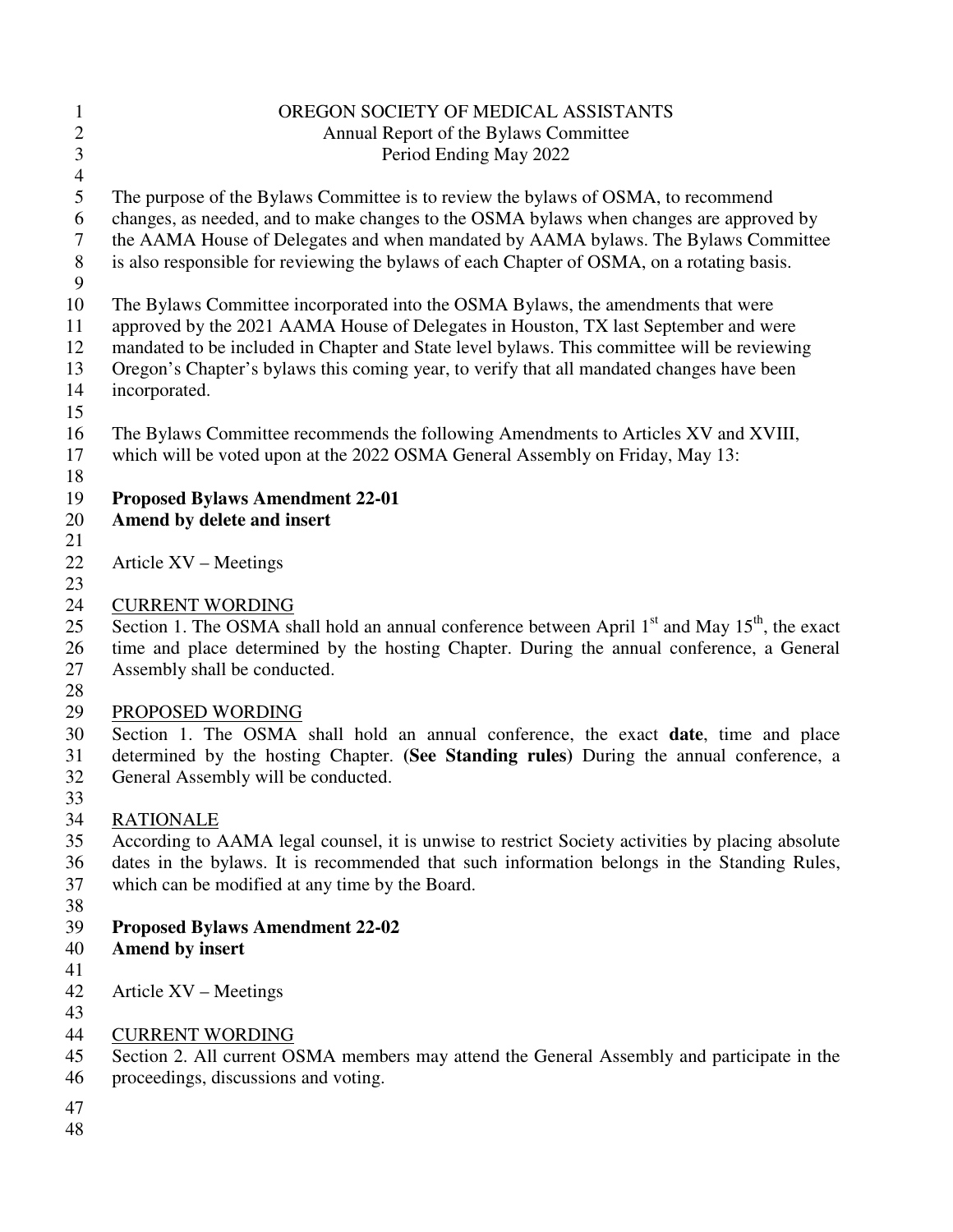#### 49 PROPOSED WORDING

- 50 Section 2. All current OSMA members may attend the General Assembly and participate in the
- 51 proceedings, discussions and **(with the exception of Honorary members)** voting.
- 52

#### 53 RATIONALE

- 54 Clarification that Honorary members are not eligible to vote on issues or in election of OSMA
- 55 officers.
- 56

# 57 **Proposed Bylaws Amendment 22-03**

- 58 **Amend by delete**
- 59
- 60 Article XV Meetings
- 61
- 62 CURRENT WORDING
- 63 Section 3. The OSMA Board shall meet no less than five (5) times per year.
- 64 B. All current OSMA members whose credential has not been revoked as delineated in Article
- 65 VI Section 4, may attend and participate in the proceedings and discussions of the Board.
- 66

# 67 PROPOSED WORDING

- 68 Section 3. The OSMA Board shall meet no fewer than five (5) times per year.
- 69 B. All current OSMA members may attend and participate in the proceedings and discussions of
- 70 the Board.
- 71
- 72 RATIONALE
- 73 Only current members of OSMA may participate in the proceedings and discussion of the Board.
- 74 Article VI Section 4 of the AAMA and OSMA Bylaws state that if one's credential has been
- 75 revoked, one's membership is immediately revoked. Therefore, if one's credential has been
- 76 revoked, that individual is no longer a current member.

# 77 **Proposed Bylaws Amendment 22-04**

- 78 **Amend by delete and replace**
- 79
- 80 **Article XVIII Amendments**
- 81

# 82 CURRENT WORDING

- 83 Section 1. These Bylaws may be amended at any annual meeting of the eligible voting members 84 of the OSMA General Assembly with a two-thirds (2/3) vote, provided the proposed 85 amendment(s) have been posted to the OSMA website or delivered electronically to the members 86 of OSMA no less than thirty (30) days prior to the meeting at which they are to be considered.
- 87
- 88 PROPOSED WORDING
- 89 Section 1. These Bylaws may be amended at any annual meeting of the eligible voting members 90 of the OSMA General Assembly with a two-thirds (2/3) vote, provided the proposed
- 91 amendment(s) have been posted to the OSMA website or delivered electronically to the members
- 92 of OSMA no fewer than **fourteen (14)** days prior to the meeting at which they are to be
- 93 considered.
- 94